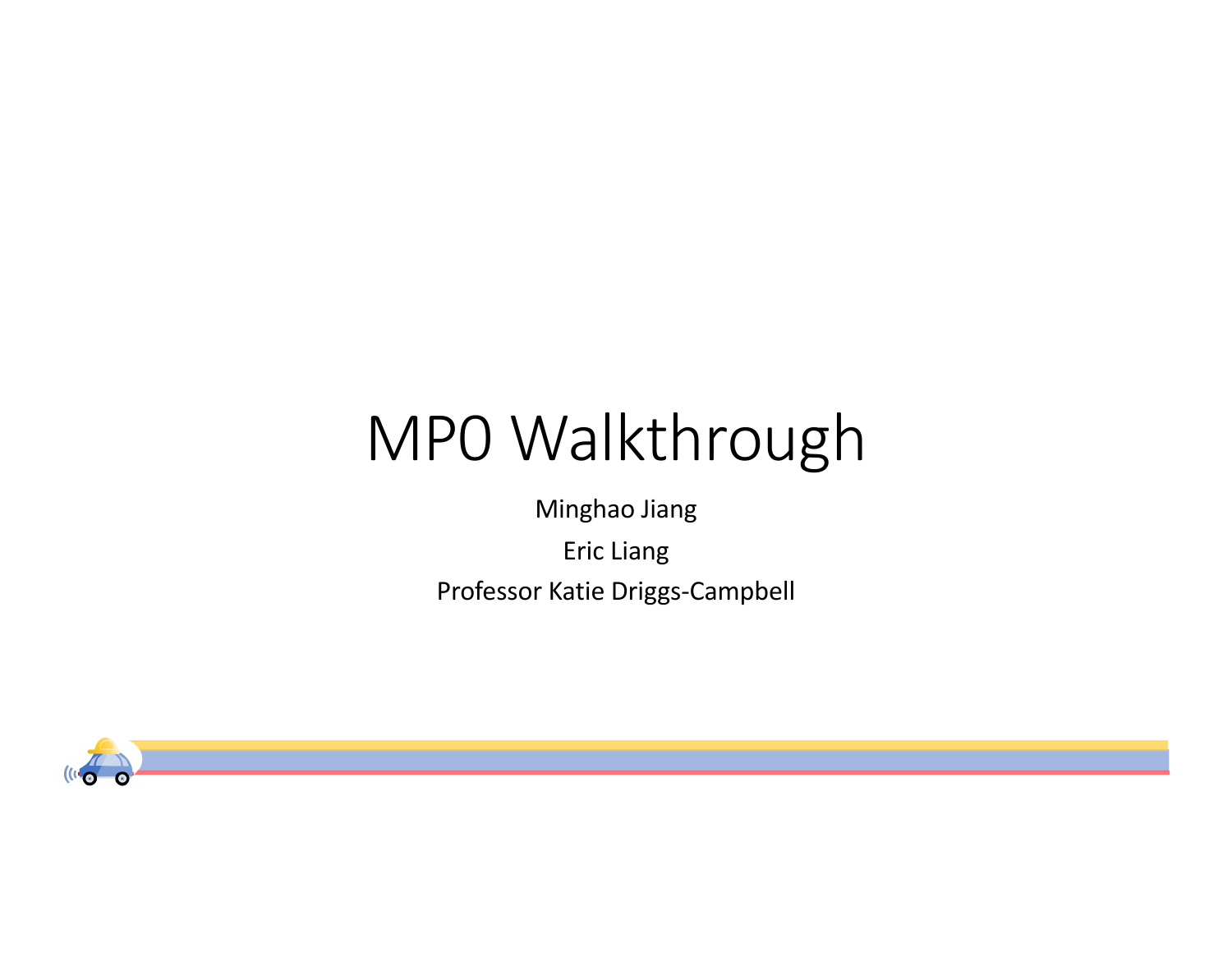## Meta-info of MPs

- For this course, MPs worth 40% of the total grade
	- We plan to release 5 MPs (MP0 to MP4); each worth 8%
- MP report can be submitted in 2-5 people and should be uploaded to Gradescope
- Gradescope enroll code: D5KEJV

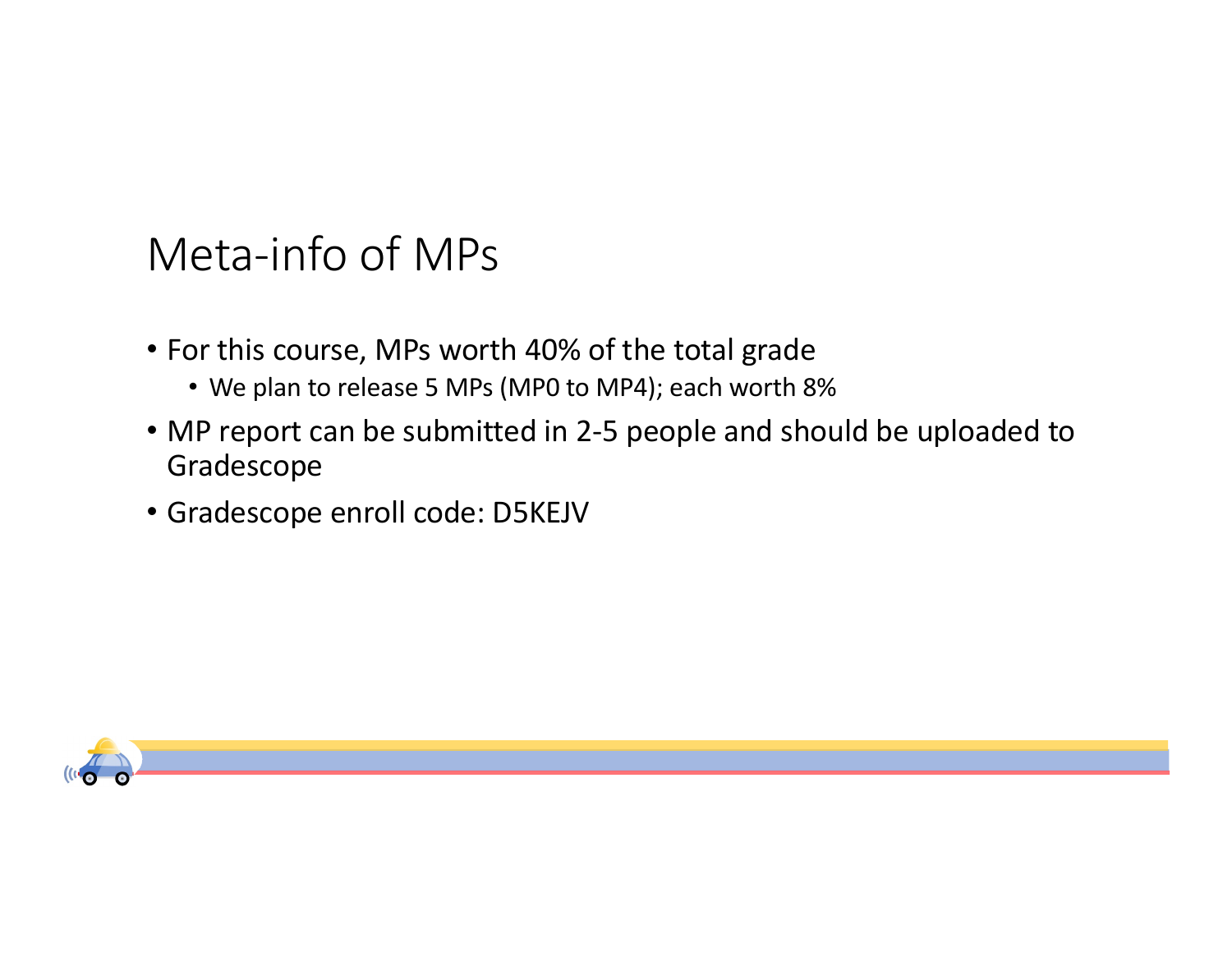## Meta-info of MPs cont'd

- For each MP, there will be a written section and a coding section
- Written section usually contains 2-5 questions
	- Handwritten submissions are accepted, but must be readable
- Coding section
	- Software requirements:
		- Ubuntu 16.04 or 18.04(experimental)
		- ROS Kinetic or Melodic
		- Gazebo 9
		- Python 2.7
	- Although we provide EWS lab machines, we strongly encourage students to **set up virtual machines on their own computers**
	- An VM image is provided on the course website under the *Resources* tab